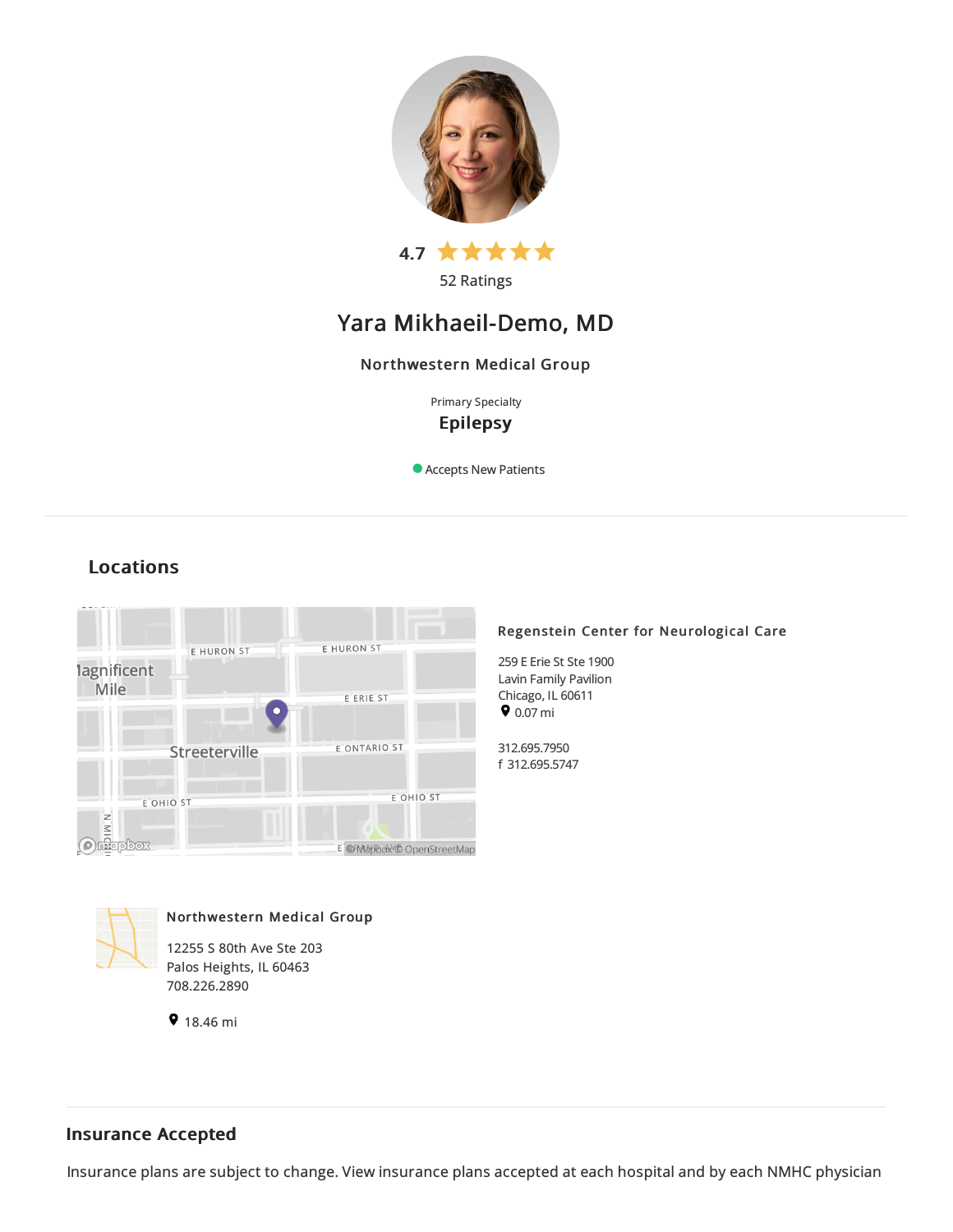## Practice Groups and Affiliations

| <b>Medical Group</b>       | Northwestern Medical Group              |
|----------------------------|-----------------------------------------|
| <b>Physician Category</b>  | Northwestern Medicine Physician Network |
| <b>On Medical Staff At</b> | Huntley Hospital                        |
|                            | <b>McHenry Hospital</b>                 |
|                            | Northwestern Lake Forest Hospital       |
|                            | Northwestern Memorial Hospital          |
|                            | Palos Hospital                          |
|                            | Woodstock Hospital                      |
|                            |                                         |

### **Education**

| <b>Medical Education</b> | MD, Northwestern University Feinberg School of Medicine - 2012                                                   |
|--------------------------|------------------------------------------------------------------------------------------------------------------|
| Internship               | McGaw Medical Center of Northwestern University - 2013                                                           |
| Residency                | McGaw Medical Center of Northwestern University - 2016                                                           |
| Fellowship               | McGaw Medical Center of Northwestern University - 2017<br>McGaw Medical Center of Northwestern University - 2018 |

## Board Certifications

American Board of Psychiatry and Neurology - Clinical Neurophysiology (Certified) American Board of Psychiatryand Neurology -Epilepsy (Certified) American Board of Psychiatryand Neurology - Neurology (Certified)

## Practice Focus Areas

Electroencephalography (EEG) Epilepsy Epilepsy Surgery

Intraoperative Monitoring Ketogenic Diet Seizure Disorders Video EEG

## Ratings & Reviews

At Northwestern Medicine, our patient's feedback is important to us. While different care providers have their own unique strengths, we strive to be as transparent as possible with our quality of care. Read more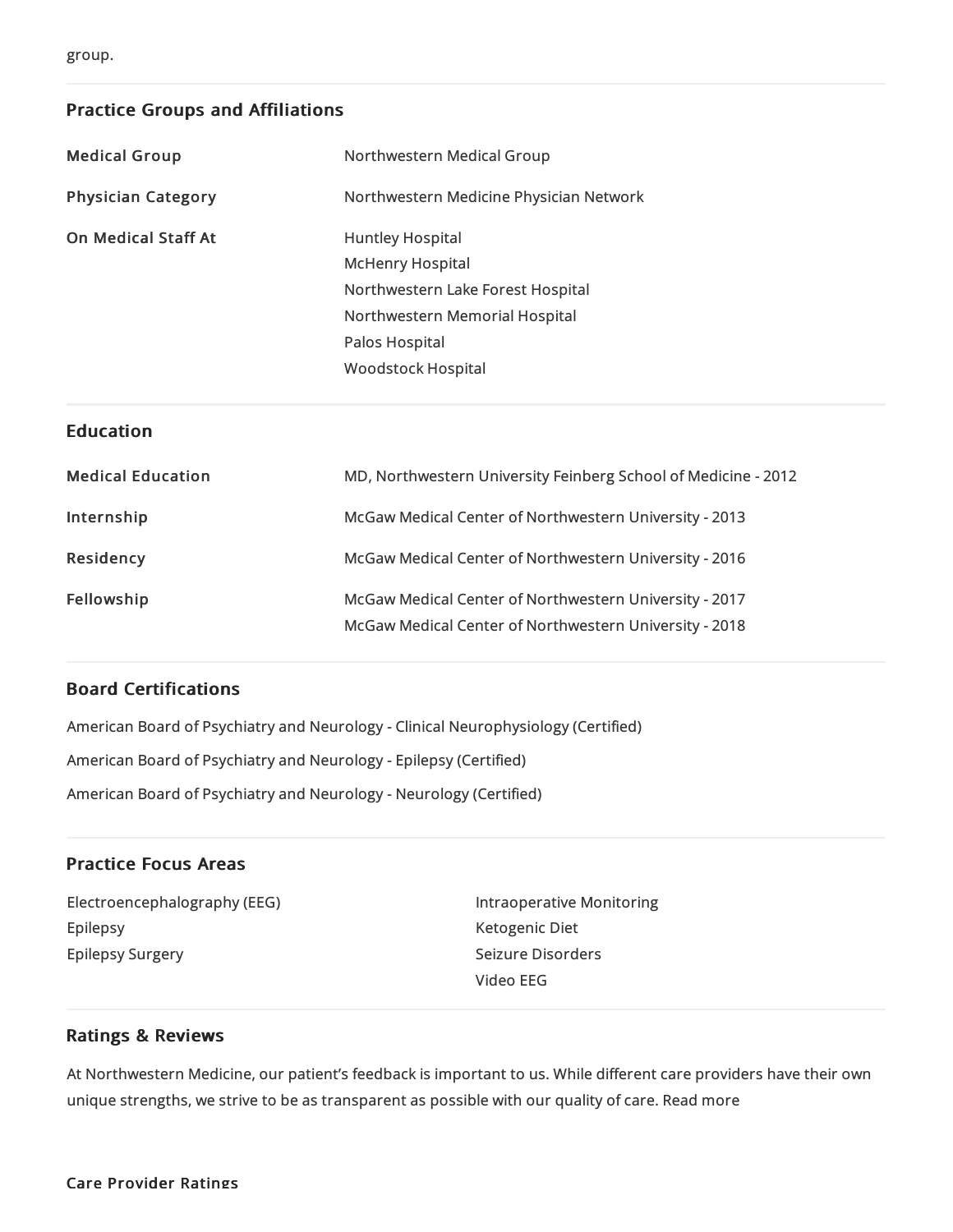Care Provider Ratings

## Overall rating



Reviews From Patients 31 Reviews

JULY 122021

Calm and scientific with data.

#### JULY 82021

Appointments with her are not rushed. Being newly aware of my Epilepsy, talking to her is comforting. She takes time to answer all of my questions.

#### JUNE 102021

Respectful and clearly explains guidance without judgement

JUNE 32021 Exceptional bed side manner!!

MAY 32021 She was marvelous

APRIL292021

Good communication with her always and is always so great to respond and answer any questions I have.

APRIL282021

Very responsive and helpful.

#### APRIL202021

Dr. Demo was attentive, patient, and so knowledgeable that I felt comfortable and cared for during our telehealth call. She took time to listen, and her quiet confidence in discussing my recent diagnosis allowed me to relax and ask all of my questions.

#### APRIL152021

She is well trained and thorough and thoughtful and kind.

#### **APRIL 8 2021**

I recently switched from a neurologist in my college state to here, where I currently live. I expressed to one of her student practitioners several concerns I had stemming from many bad experiences with the old neurologist, and Dr. Mikhaeil-Demo made sure to cover all of those concerns and gave very clear, detailed information regarding my diagnosis and further steps. She was also very pleasant to talk with!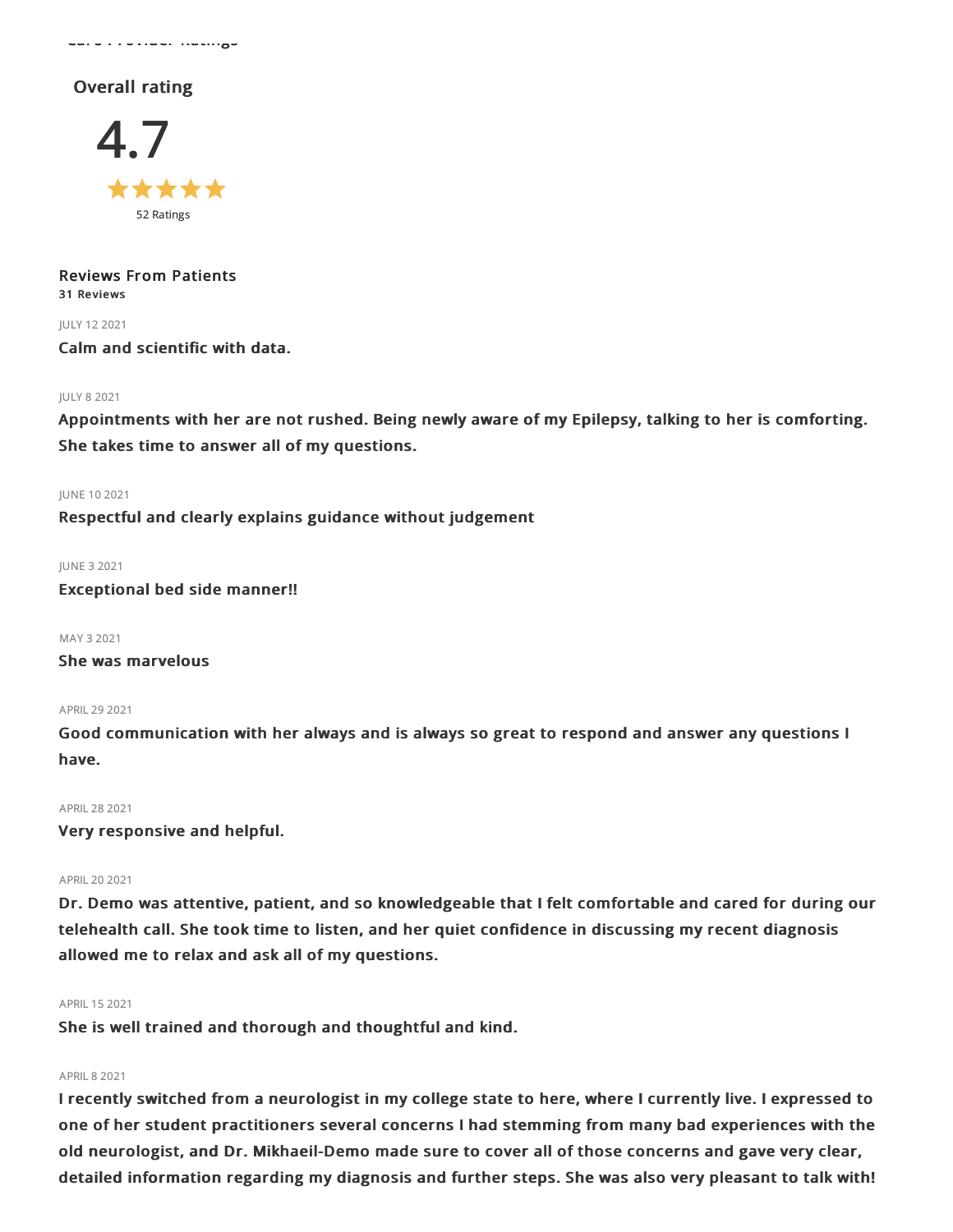#### **FEBRUARY 28 2021**

She listens and she does the best to her ability to assist you.

### FEBRUARY 24 2021

All of my questions and concerns were addressed in a way that was easy to understand for someone who did not study medicine.

#### FEBRUARY 17 2021

Great dr like alot help me out alot 4 what dr has done 4 me 4 short time was a patient, another reason why I followed dr from uic.

#### FEBRUARY 17 2021

I had no problems with the Dr. She was professional, personable, and thorough.

#### JANUARY 28 2021

Also she is very knowledgeable.

#### JANUARY 28 2021

Very kind and patient. Able to answer all questions and takes time to explain reasonings

#### DECEMBER 30 2020

she is a great Dr to have.

#### DECEMBER 172020

She was great! Helped me evaluate options and took extra time at the end of the call to be sure I had my questions answered. The only disadvantage to the practice is the delay in scheduling procedures.

#### NOVEMBER 282020

Awesome and caring doctor.

#### NOVEMBER 182020

She is very kind & thorough

NOVEMBER 122020

She is quite knowledgeable and listens well to the patient.

#### NOVEMBER 122020

I like the efficiency, the doctor, and the overall environment of the office / department

#### NOVEMBER 52020

#### Very sweet, helpful, and compassionate

#### NOVEMBER 52020

#### They were very nice and helpful

NOVEMBER 12020 She is patient, helpful and very warm.